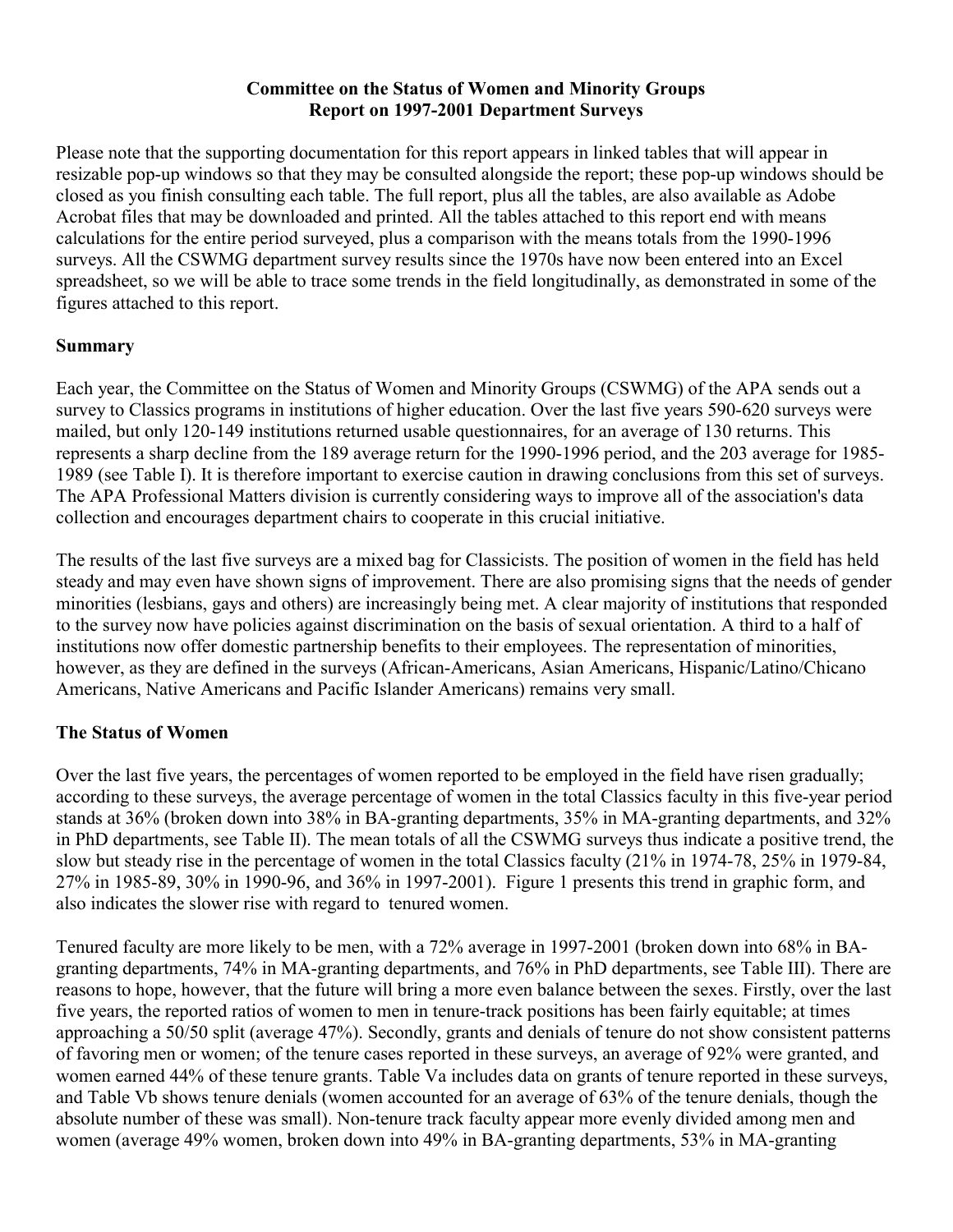departments, and 48% in PhD departments). Table IVa shows the number and percentages of all male faculty without tenure as reported in these surveys; Table IVb presents this information for women, Table IVc for minorities. Figure 2 presents a graphic comparison of the overall tenure status of Classics faculties as derived from the Means totals of the 1990-1996 and 1997-2001 surveys.

With the exception of the 1996-97 year, in which women were reported to have been awarded 36% of PhD's granted, women were reported to have earned right around 45% of PhD's in the period from academic year 1996-97 to 2000-01. In fact, averages from all the CSWMG surveys (hovering between 40-44% throughout) show that the percentage of women earning doctorates in Classics has not changed much since the 1970's. Table VIIa presents data on the number and percentages of PhD's awarded to women and minorities, and Table VIIb presents the statistics for MA's; Figure 3 presents a comparison of Mean totals since the CSWMG began collecting this information.

These surveys present a positive picture with regard to the hiring of women, with women getting an average of 50% of tenure-track hires (see Table VIb), 46% of non-tenure-track hires (see Table VIc), and 49% of part-time hires (see Table VId). In the April 1997 report, it was noted that women were a small percentage of those hired with tenure since the CSWMG had been tracking hires. According to the data of the last five years, there may be some improvement here; 7 out of 18 (39%) reported hires with tenure were women (see Table VIa). However, although these surveys present no consistent indication that women are getting disproportionately less desirable jobs, the much more comprehensive picture given by the 2001 Placement data reported in the February 2002 *Newsletter* indicates otherwise. The Placement report, which includes information on 209 hires in placement year 2000-2001, found that women constituted 43.5% of these hires, but only 27% of hires with tenure, 38% of tenure-track hires, and 47% of non-tenure-track hires, as presented graphically in Figure 5 from that report. This demonstrates how a small sample can distort the picture and underlines the importance of obtaining as much data as possible. Figure 4 presents a graphic comparison of the percentage breakdown of Classics hires according to tenure status as derived from the Means totals of the 1990-1996 and 1997-2001 surveys.

### **Minorities**

The position of minorities in the field remains dismal. The average percentage of minorities in the total Classics faculty in the 1997-2001 period is 2.5% (of whom 38% are tenured see Table II and Table III), representing only a minuscule improvement over the 1.3% average for 1974-78. This picture is unlikely to change soon, since members of minority groups earned only 3.4% of the 1997-2001 doctorates reported in these surveys (see Table VIIa and Figure 3).

### **Curricula**

These surveys indicate that the number of institutions offering courses on women, minorities and sexuality is increasing; in 1997-2001, an average of 55% offered such courses, as compared with an average of 47% in 1990-1996 and 40% in 1986-1989 (see Table VIIIb). The majority of such courses are on women; courses on sexuality are considerably less common, and courses on minorities are least common of all (see Table VIIIa).

The circulation, tabulation and analysis of the surveys is an important endeavor. It is also a tedious and timeconsuming one. Special thanks are in order to Adam Blistein, David Fredrick, Lisa George, Barbara McManus, and Renie Plonski for their efforts which made this report possible.

Report submitted by John Rundin, Member, CSWMG APA Division of Professional Matters August 2002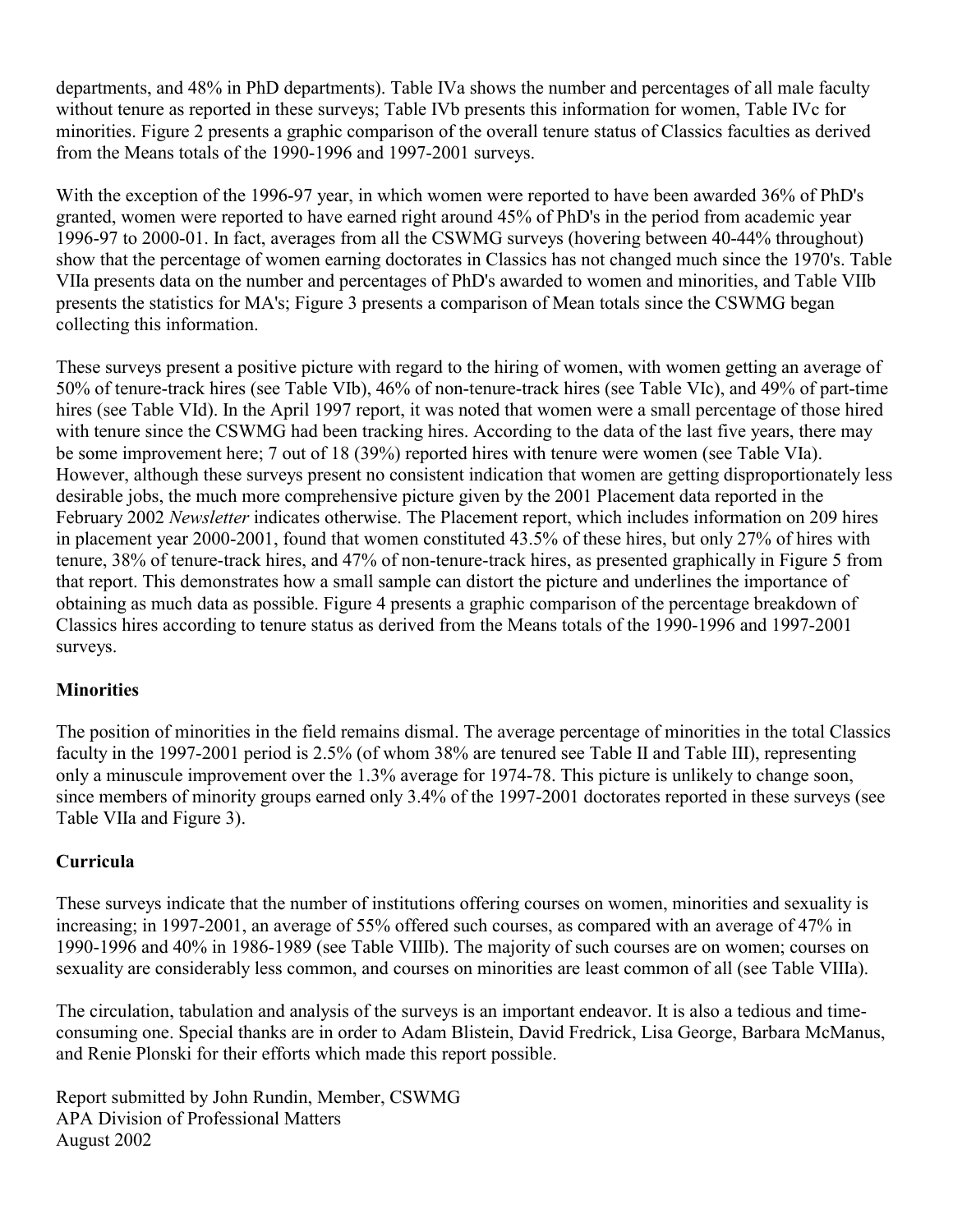#### **Figures: CSWMG Report on 1997-2001 Department Surveys**

NB: *Tables for this report are available in a separate Adobe Acrobat file.*





Source: Mean totals from CSWMG Department Surveys. Information on tenured men was not collected until 1990.

**Figure 2: Tenure Status of Classics Faculties, 1990-2001** 



1990-1996 1997-2001

Source: Mean totals from CSWMG Department Surveys.